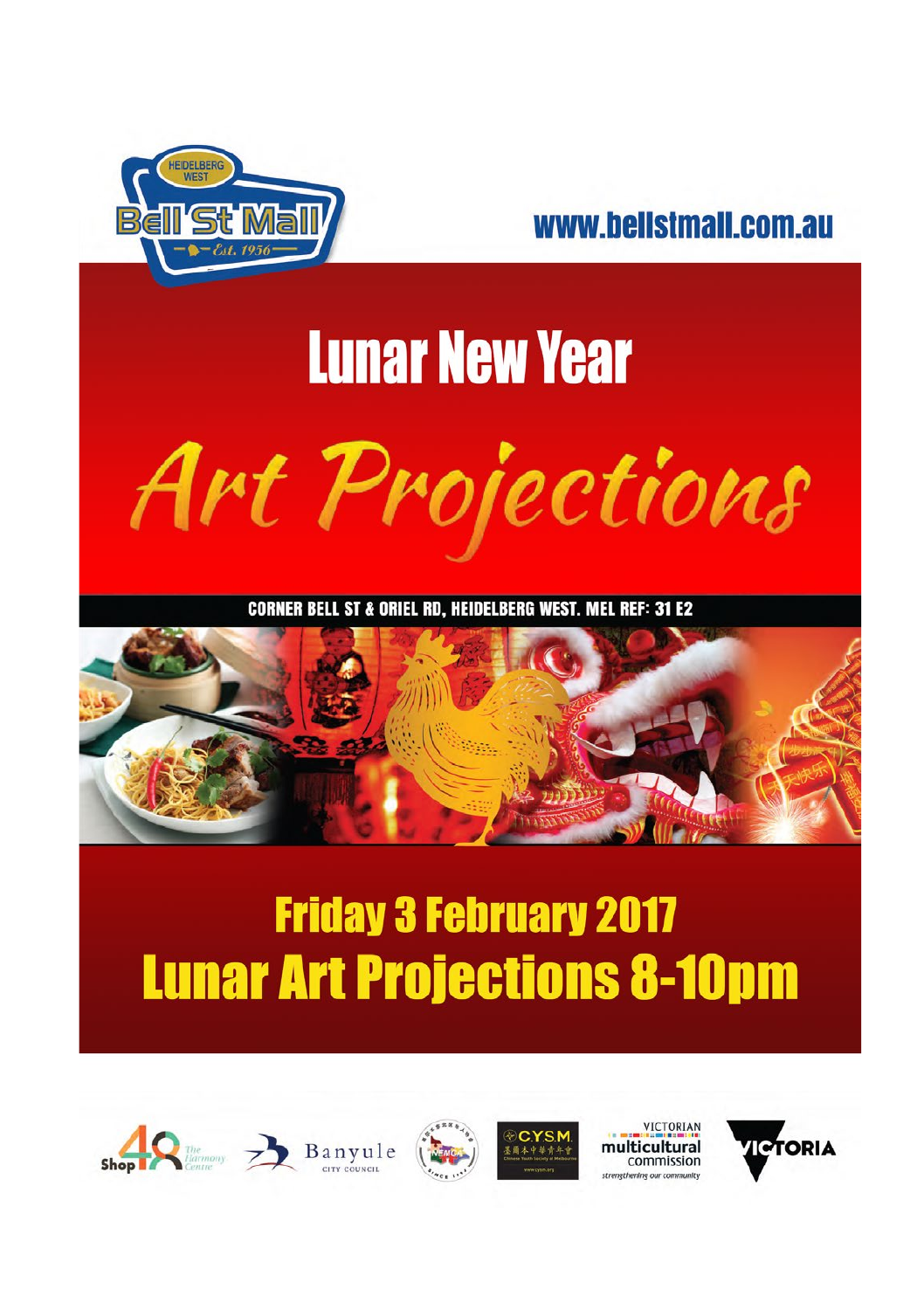#### Lunar Art Projections at the Bell St Mall

Participating artists: Victoria Chiu Linda Loh Youjia Lu Jennifer Tran Lisa Watson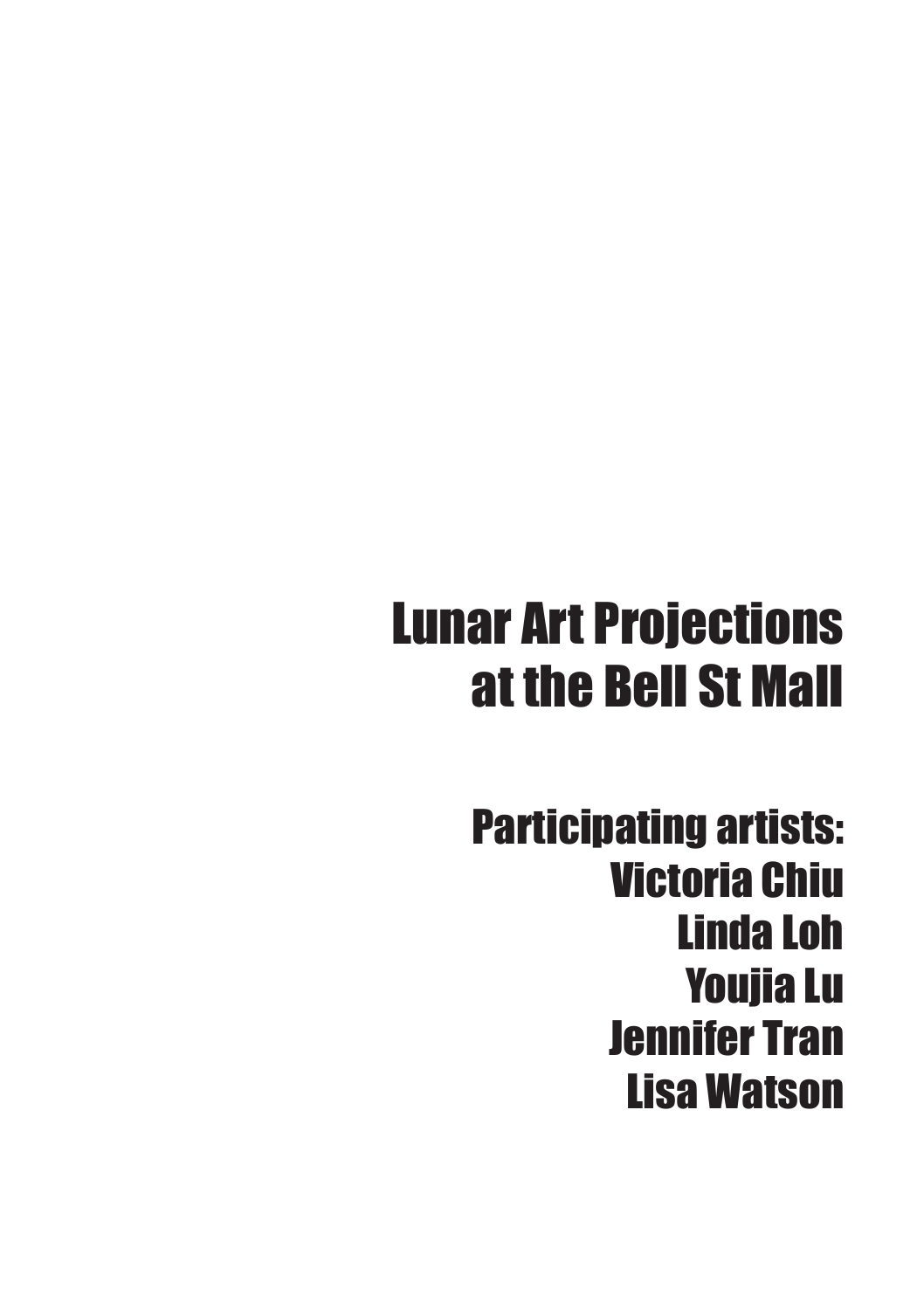### Victoria CHIU



**Title:** *What Happened In Shanghai* **Artist: Victoria Chiu** 

Two Australian and two Chinese dancers create shared perspectives as they journey through time and space in Shanghai, 2016.

Sydney born Victoria Chiu trained at the VCA, Melbourne, Bachelor of Dance. She has performed and toured extensively with European companies, and Australia she has worked with Fiona Malone, Bernadette Walong and with Australian Dance Theatre for TV show Superstars of Dance filmed in LA.

Victoria has been in residence at Footscray Community Arts Centre since September 2013 while working on last work 'Do You Speak Chinese?', this work premiered with critical acclaim in March as part of the 2015 Malthouse season for Dance Massive, toured to Shanghai October 2015 and Bendigo December 2015. Victoria has received the Lydia Hao Emerging Artist Award 2013, a Playking Foundation Asian Performing Arts Travel Grant 2015 and has been a Multicultural Arts Victoria Ambassador for Melbourne Festival since 2013. 'Do You Speak Chinese?' was nominated Most Outstanding Choreography and Victoria Chiu and Kristina Chan Most Outstanding Dancers by Susan Bendall in Dance Australia Critics Survey 2015. Currently Victoria is creating a commissioned work for the Immigration Museum for AsiaTOPA, to be performed 15-18 February 2017.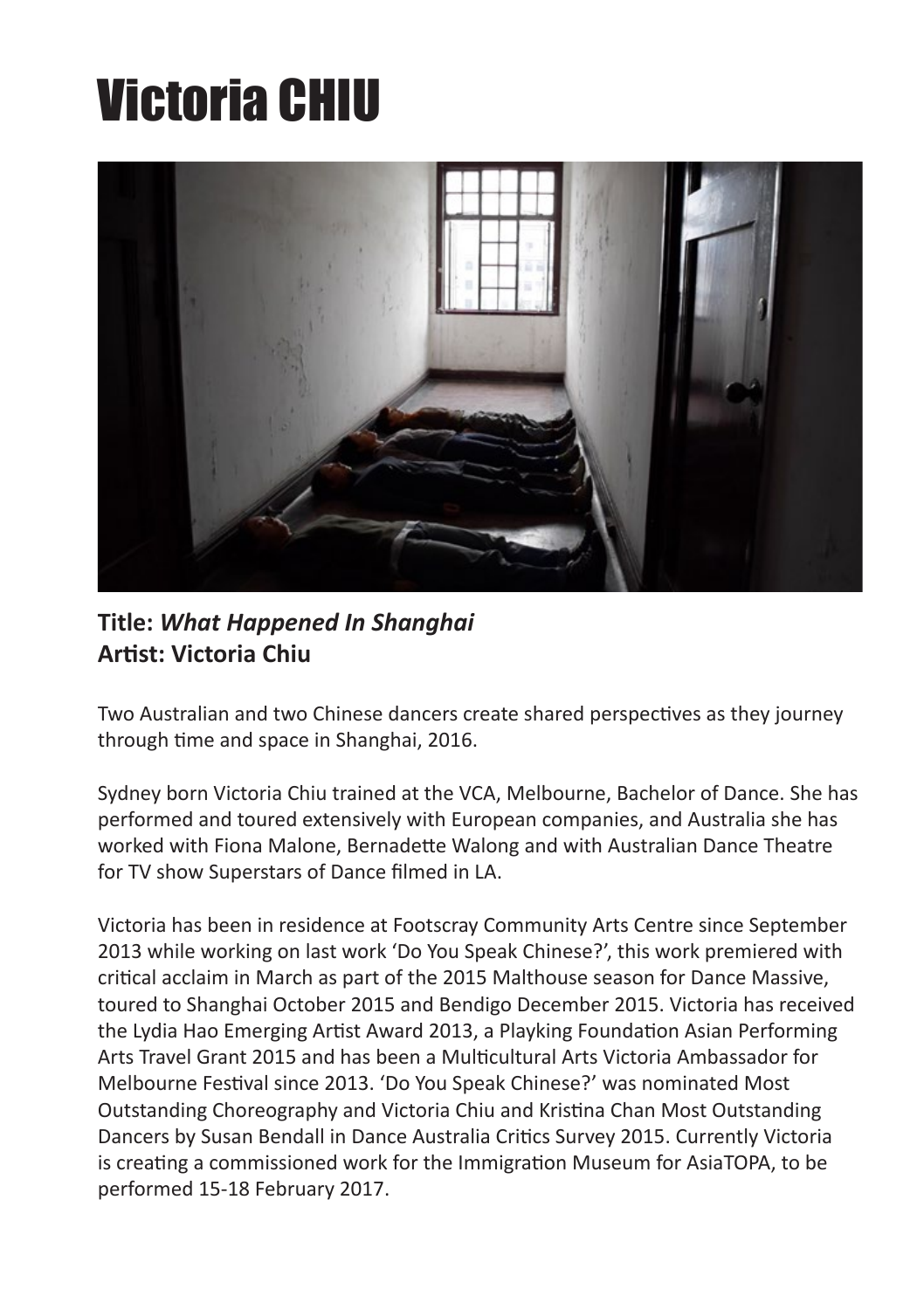# Linda LOH



#### **Artwork Title:** *Lure* **(2014) HD Video, 7 mins 21 seconds, looped, no audio Artist: Linda Loh**

Lure was the main outcome of an artist residency in Penang, Malaysia, partly inspired by the circular forms of Chinese lanterns and lights. It aims to be a mesmerising, abstract "portal", morphing and transforming in gradual and subtle transitions. Made while exploring ideas of elusiveness and ephemerality, it also presents themes of layer and colour.

Linda Loh is a visual artist based in Melbourne. She experiments with a variety of media, such as digital software, photography, video and painting. As well as exhibiting in both solo and group shows, she has participated in a variety of art festivals in Australia and the USA. She has also been a finalist in recent new media award exhibitions. www.lindaloh.com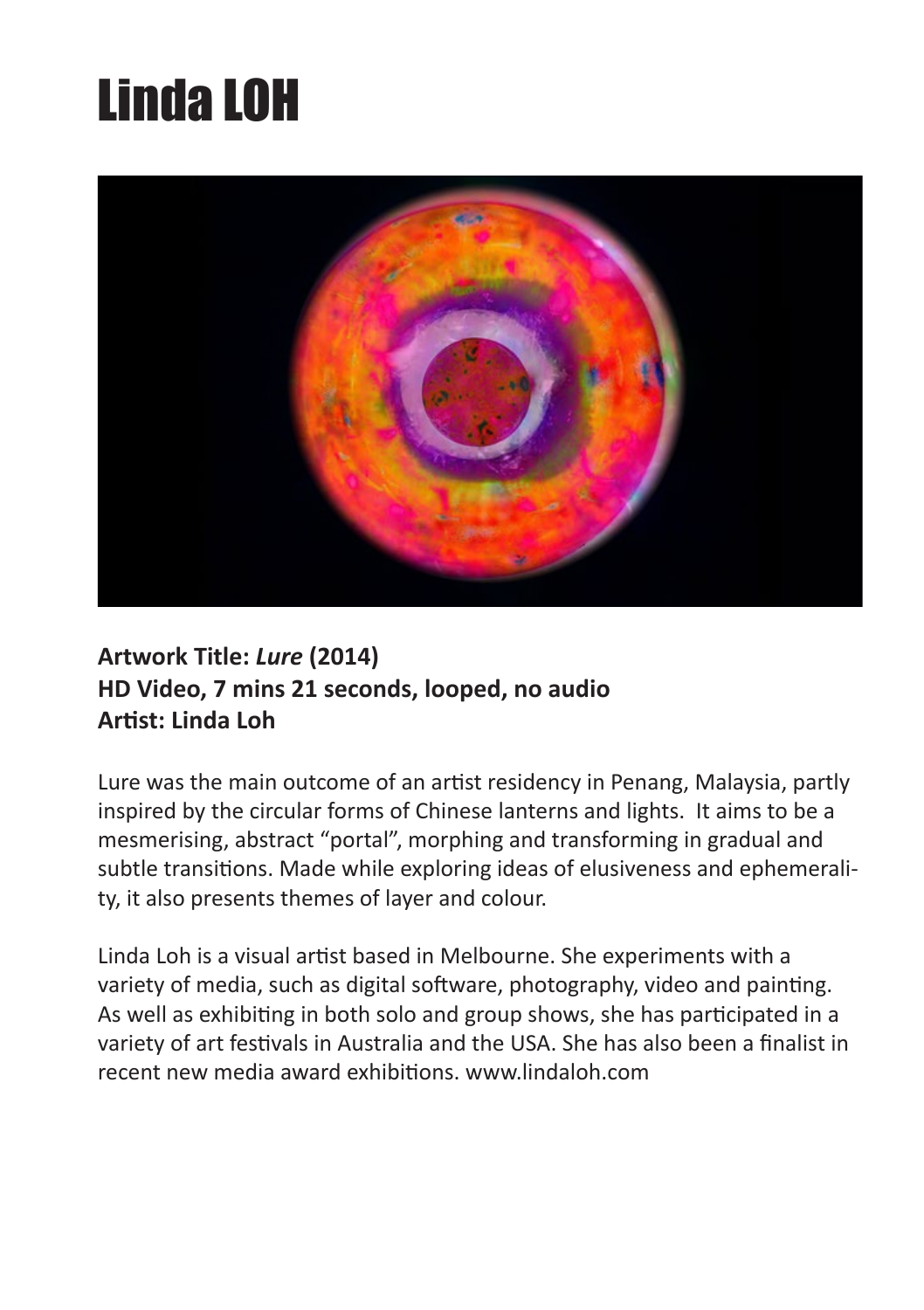## Youjia LU



#### **Artwork Title:** *Vortex Eye* **Artist: Youjia Lu**

Vortex Eye suggests a split vision in the exploration of the Self. The split two visions are opposing one another just like the two currents the formation of a vortex. Contradicting one another, they form the wholeness of a new vision of seeing the Self.

Youjia Lu is a Chinese Artist currently undertaking her Master of Fine Arts (Visual Art) at the Victorian College of the Arts in Melbourne. Her art practice is driven by an idealistic wish to return the subject (herself) to a stage of existence before Lacan's Mirror Stage (an unsocial and unformed Self before its identification with its mirror image). Using lens-based media, Double Blindness and Ante-Narcissism are proposed as two methods to approach this idealistic regression. Her video, photographs, installation and projections present the uncertain outcome of this process.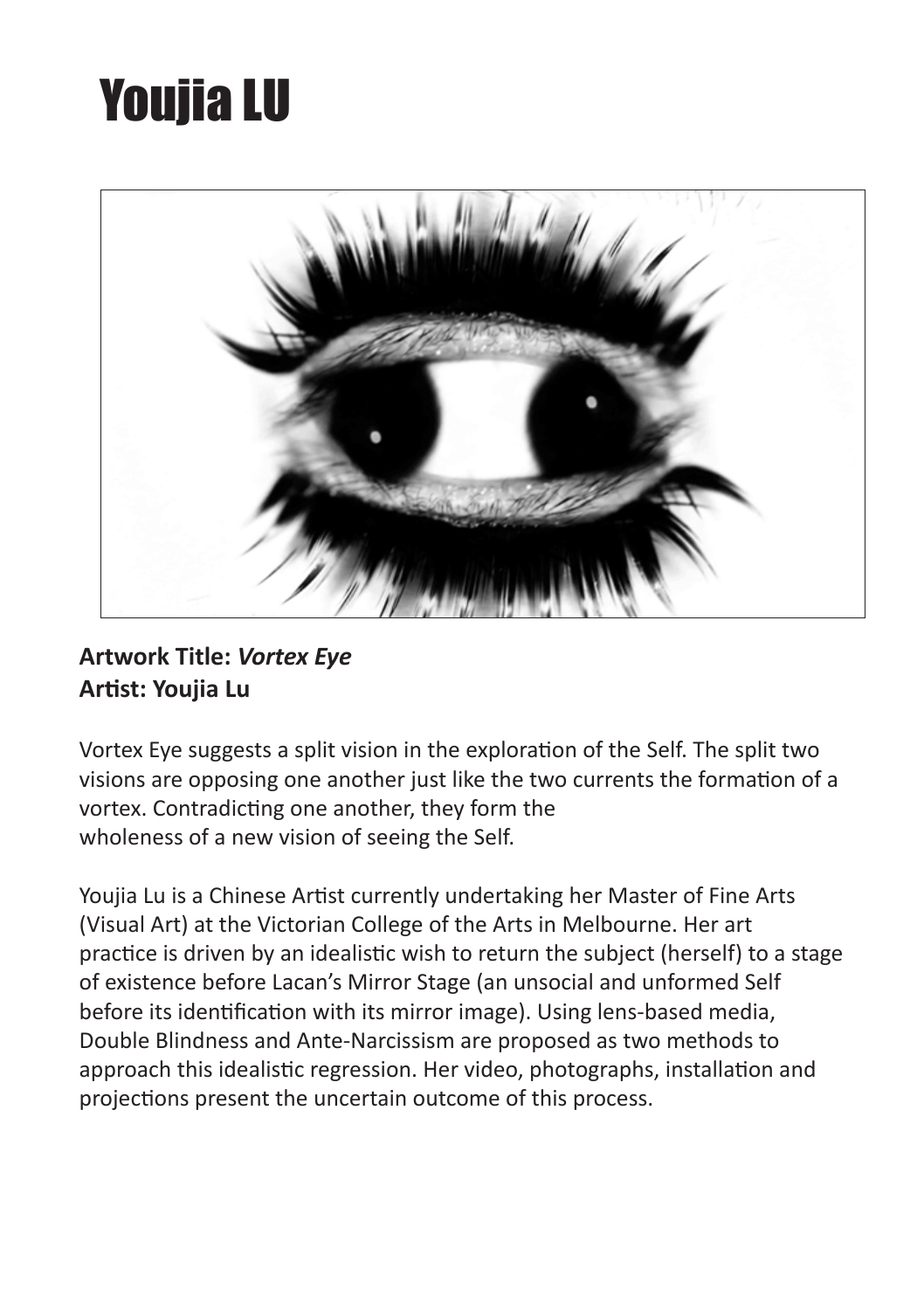# Jennifer TRAN



#### **Artwork Title:** *Embodying my Ancestral Roots* **Artist: Jennifer Tran**

Through a series of movement, visual projection and experimental soundscape, this work is an exploration of one's ancestral migration from China, Vietnam and Australia.

Jennifer Tran is a Chinese Vietnamese Australian designer who grew up in the western suburbs of Melbourne. Using her industrial design, installation design and community engagement skills, her works are centred on the connections between people and place. Eneti Waretini, aka PROJECTnRt, is a Melbourne based multimedia artist who has been creating video content and projection art with a variety of Australian musicians. Jacky T, is a spoken word artist, hip hop MC and sound producer who fuses cultural instruments with old style hip hop.